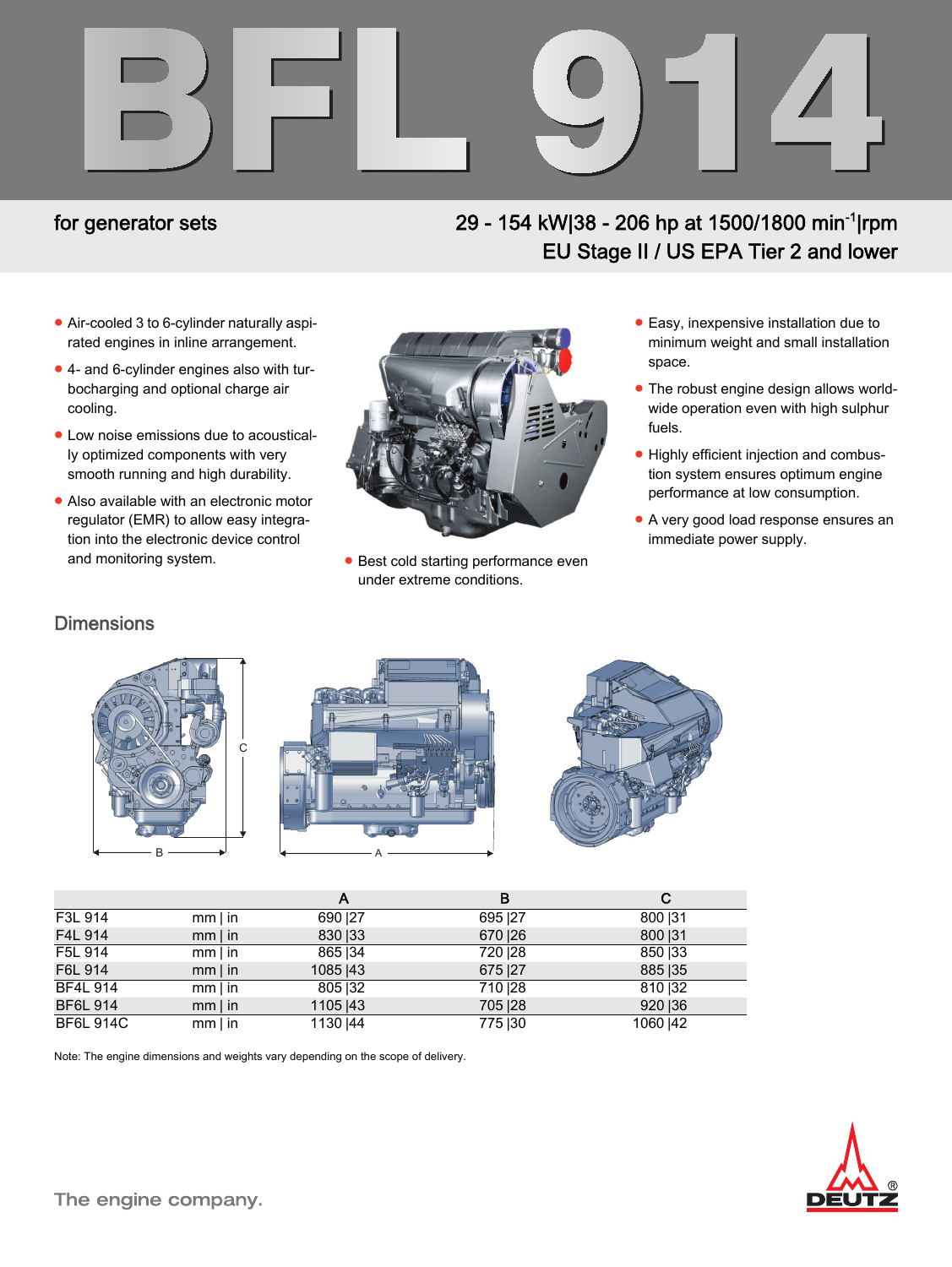#### Technical data EU Stage II/US EPA Tier 2

| Engine type                      |           | <b>F3L 914</b>   | <b>F4L 914</b> | F6L 914                           | <b>BF6L 914</b>  | <b>BF6L 914C</b> |
|----------------------------------|-----------|------------------|----------------|-----------------------------------|------------------|------------------|
| No. of cylinders                 |           |                  |                |                                   |                  |                  |
| Bore/stroke                      | $mm$ l in | 102/132  4.0/5.2 |                | 102/132  4.0/5.2 102/132  4.0/5.2 | 102/132  4.0/5.2 | 102/132 4.0/5.2  |
| <b>Displacement</b>              | ∣l cu in  | 3.21197          | 4.3 263        | 6.51395                           | 6.51395          | 6.5 395          |
| Weight (incl. cooler and fan)    | kg   lb   | 277 1611         | 307 1677       | 430 1948                          | 485   1069       | 510   1124       |
| Governing standard <sup>1)</sup> |           | G2               | G2             | G2                                | G2               | G2               |

### 50 Hz / 1500 min-1

| Power                                       |                             | F3L 914        | F4L 914        | F6L 914     | <b>BF6L 914</b> | <b>BF6L 914C</b> |
|---------------------------------------------|-----------------------------|----------------|----------------|-------------|-----------------|------------------|
| Continuous Power (COP) <sup>2)</sup>        | kW   hp                     | 28.5 38.2      | 37.5 50.3      | 54.1 72.5   | 88.7   118.9    | 111.0   148.9    |
| Prime Power (PRP) <sup>3)</sup>             | $kW $ hp                    | 30.0   40.2    | 39.5   53.0    | 56.9   76.3 | 93.4   125.3    | 116.8   156.6    |
| Limited Time Power $(LTP)^{4}$              | $kW \mid hp$                | 31.5 42.2      | 41.5   55.7    | 59.7   80.1 | 98.1   131.6    | 122.6   164.4    |
| Fan power consumption                       | $kW $ hp                    | 0.5 0.7        | $0.5 \,   0.7$ | 0.7 0.9     | $1.5$ $ 2.0$    | $1.6$ $ 2.1$     |
| Typical Generator Output COP <sup>6)</sup>  | kVA                         | 32             | 42             | 60          | 98              | 123              |
| Typical Generator Output PRP <sup>6)</sup>  | <b>kVA</b>                  | 33             | 44             | 63          | 103             | 130              |
| Typical Generator Output LTP <sup>6)</sup>  | kVA                         | 35             | 46             | 66          | 109             | 136              |
| <b>Fuel Consumption (PRP)</b> <sup>5)</sup> |                             | <b>F3L 914</b> | F4L 914        | F6L 914     | <b>BF6L 914</b> | <b>BF6L 914C</b> |
| Fuel comsuption 25% load                    | $q/kWh$   $lb/hph$          | 310   0.51     | 320 10.53      | 330   0.54  | 305 10.50       | 300   0.49       |
| Fuel comsuption 50% load                    | $q/kWh$   $lb/hph$          | 230   0.38     | 241 0.40       | 235 0.39    | 248 0.41        | 243   0.40       |
| Fuel comsuption 75% load                    | $g/kWh$   lb/hph            | 214   0.35     | 221 0.36       | 220 10.36   | 235   0.39      | 231 0.38         |
| Fuel comsuption 100% load                   | $q/kWh$   $lb/hph$          | 210   0.35     | 223 10.37      | 216   0.36  | 227   0.37      | 223   0.37       |
| Inlet & exhaust data                        |                             | F3L 914        | F4L 914        | F6L 914     | <b>BF6L 914</b> | <b>BF6L 914C</b> |
| max. intake depression                      | mbar   psi                  | 20 10.29       | 20 10.29       | 20 10.29    | 20 10.29        | 20   0.29        |
| Combustion air volume                       | $m^3/h$   cfm               | 131   77       | 174   102      | 262   154   | 374 220         | 453 267          |
| max. exhaust gas temperature                | $^{\circ}$ C I $^{\circ}$ F | 450   842      | 455   851      | 510   950   | 550   1022      | 525   977        |
| Exhaust gas flow                            | $m^3/h$   cfm               | 358 211        | 476   280      | 715 421     | 1058 623        | 1278   752       |

#### 60 Hz / 1800 min-1

| Power                                      |                             | F3L 914     | <b>F4L 914</b> | F6L 914     | <b>BF6L 914</b> | <b>BF6L 914C</b> |
|--------------------------------------------|-----------------------------|-------------|----------------|-------------|-----------------|------------------|
| Continuous Power (COP) <sup>2)</sup>       | $kW $ hp                    | 33.3   44.7 | 45.4   60.9    | 65.2   87.4 | 92.1   123.5    | 129.2   173.3    |
| Prime Power (PRP) <sup>3)</sup>            | $kW $ hp                    | 34.8   46.7 | 47.4 63.6      | 68.2   91.5 | 96.9   129.9    | 136.0   182.4    |
| Limited Time Power $(LTP)^{4}$             | kW   hp                     | 36.8   49.3 | 49.9 66.9      | 71.7   96.2 | 101.8   136.5   | 142.8   191.5    |
| Fan power consumption                      | $kW$   hp                   | $0.8$  1.1  | $0.9$  1.2     | $1.2$  1.6  | $1.8$  2.4      | $2.8$ $ 3.8$     |
| Typical Generator Output COP <sup>6)</sup> | kWe                         | 30          | 40             | 58          | 81              | 114              |
| Typical Generator Output PRP <sup>6)</sup> | kWe                         | 31          | 42             | 60          | 86              | 120              |
| Typical Generator Output LTP <sup>6)</sup> | kWe                         | 32          | 44             | 64          | 90              | 126              |
| Fuel Consumption (PRP) <sup>5)</sup>       |                             | F3L 914     | F4L 914        | F6L 914     | <b>BF6L 914</b> | <b>BF6L 914C</b> |
| Fuel comsuption 25% load                   | $q/kWh$   $lb/hph$          | 335 10.55   | 335 10.55      | 300 10.49   | 280   0.46      | 300   0.49       |
| Fuel comsuption 50% load                   | $q/kWh$   $lb/hph$          | 234   0.38  | 234   0.38     | 228   0.37  | 223   0.37      | 243   0.40       |
| Fuel comsuption 75% load                   | g/kWh   lb/hph              | 221   0.36  | 122   0.20     | 209   0.34  | 211   0.35      | 231   0.38       |
| Fuel comsuption 100% load                  | $q/kWh$   $lb/hph$          | 208   0.34  | 210   0.35     | 207   0.34  | 209   0.34      | 223   0.37       |
| Inlet & exhaust data                       |                             | F3L 914     | F4L 914        | F6L 914     | <b>BF6L 914</b> | <b>BF6L 914C</b> |
| max. intake depression                     | mbar   psi                  | 20   0.29   | 20   0.29      | 20   0.29   | 20   0.29       | 20   0.29        |
| Combustion air volume                      | $m^3/h$   cfm               | 157   92    | 209   123      | 315   185   | 526 310         | 642   378        |
| max. exhaust gas temperature               | $^{\circ}$ C   $^{\circ}$ F | 485   905   | 490   914      | 540   1004  | 590   1094      | 505   941        |
| Exhaust gas flow                           | $m^3/h$   cfm               | 426   251   | 572   337      | 853   502   | 1462   861      | 1827   1075      |

1) According to ISO 8528-5.

2) Continuous Power: No time limitation, plus 10% additional power for governing purpose only.

3) Prime Power: Average power output ≤ 80%, no time limitation, plus 5% additional power for governing purpose only.

4) Limited Time Running Power: For up to 500 h/year, thereof a maximum of 300 h/year continuous running.

5) Refers to diesel with a density of 0.835 kg/dm<sup>3</sup> at 15°C | 6.96 lb/US gallon at 60°F.

6) In consideration of a generator efficiency level of 90 % and a power factor of 0.8.

The data on this data sheet are for information purposes only and are not binding values. The data in the quotation is definitive.

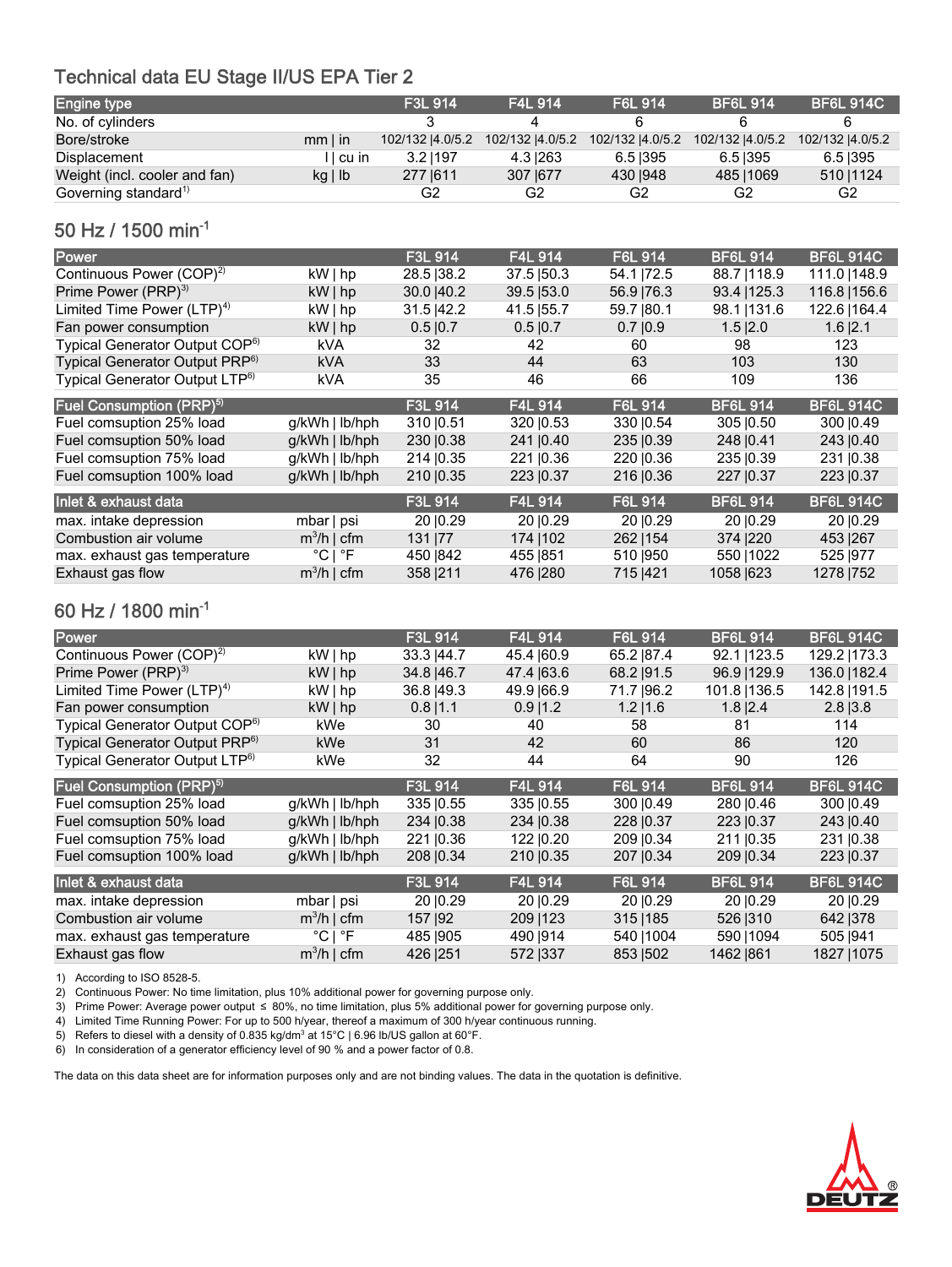# Technical data for markets without emission regulation

| <b>Engine type</b>                         |                             | F3L 914           | F4L 914          | F6L 914           |
|--------------------------------------------|-----------------------------|-------------------|------------------|-------------------|
| No. of cylinders                           |                             | 3                 | 4                | 6                 |
| Bore/stroke                                | $mm \mid in$                | 102/132   4.0/5.2 | 102/132  4.0/5.2 | 102/132   4.0/5.2 |
| Displacement                               | $  \cdot  $ cu in           | $3.2$   197       | 4.3   263        | $6.5$  395        |
| Weight (incl. cooler and fan)              | kg lb                       | 277   611         | 307   677        | 430   948         |
| Governing standard <sup>1)</sup>           |                             | G <sub>2</sub>    | G <sub>2</sub>   | G <sub>2</sub>    |
| <b>Engine type</b>                         |                             | <b>BF4L 914</b>   | <b>BF6L 914</b>  | <b>BF6L 914C</b>  |
| No. of cylinders                           |                             | 4                 | 6                | 6                 |
| Bore/stroke                                | $mm \mid in$                | 102/132   4.0/5.2 | 102/132  4.0/5.2 | 102/132   4.0/5.2 |
| Displacement                               | $  \cdot  $ cu in           | 4.3   263         | $6.5$  395       | $6.5$  395        |
| Weight (incl. cooler and fan)              | kg lb                       | 350   772         | 485   1069       | 510   1124        |
| Governing standard <sup>1)</sup>           |                             | G <sub>2</sub>    | G <sub>2</sub>   | G <sub>2</sub>    |
| 50 Hz / 1500 min <sup>-1</sup>             |                             |                   |                  |                   |
| Power                                      |                             | F3L 914           | F4L 914          | F6L 914           |
| Continuous Power (COP) <sup>2)</sup>       | kW   hp                     | 31.5   42.2       | 41.5   55.7      | 62.7   84.1       |
| Prime Power (PRP) <sup>3)</sup>            | $kW $ hp                    | 33.0   44.3       | 43.5   58.3      | 65.7   88.1       |
| Limited Time Power (LTP) <sup>4)</sup>     | kW   hp                     | 35.0   46.9       | 46.0 61.7        | 69.2   92.8       |
| Fan power consumption                      | $kW $ hp                    | 0.5 0.7           | 0.5 0.7          | 0.7 0.9           |
| Typical Generator Output COP <sup>6)</sup> | kVA                         | 35                | 46               | 69                |
| Typical Generator Output PRP <sup>6)</sup> | kVA                         | 37                | 48               | 73                |
| Typical Generator Output LTP <sup>6)</sup> | <b>kVA</b>                  | 39                | 51               | 77                |
| Power                                      |                             | <b>BF4L 914</b>   | <b>BF6L 914</b>  | <b>BF6L 914C</b>  |
| Continuous Power (COP) <sup>2)</sup>       | kW   hp                     | 57.7   77.4       | 89.1   119.5     | 115.6   155.0     |
| Prime Power (PRP) <sup>3)</sup>            | $kW $ hp                    | 59.7   80.1       | 93.1   124.8     | 120.6   161.7     |
| Limited Time Power (LTP) <sup>4)</sup>     | $kW $ hp                    | 62.7   84.1       | 98.1   131.6     | 126.6   169.8     |
| Fan power consumption                      | $kW $ hp                    | 0.7 0.9           | $1.1$   $1.5$    | $1.6$  2.1        |
| Typical Generator Output COP <sup>6)</sup> | kVA                         | 64                | 99               | 131               |
| Typical Generator Output PRP <sup>6)</sup> | kVA                         | 66                | 104              | 137               |
| Typical Generator Output LTP <sup>6)</sup> | <b>kVA</b>                  | 70                | 109              | 144               |
| Fuel Consumption (PRP) <sup>5)</sup>       |                             | F3L 914           | F4L 914          | F6L 914           |
| Fuel comsuption 25% load                   | g/kWh   lb/hph              | 323   053         | 323   0.53       | 315   0.52        |
| Fuel comsuption 50% load                   | g/kWh   lb/hph              | 228   0.37        | 228   0.37       | 220   0.36        |
| Fuel comsuption 75% load                   | g/kWh   lb/hph              | 207   0.34        | 207   0.34       | 204   0.34        |
| Fuel comsuption 100% load                  | g/kWh   lb/hph              | 205   0.34        | 205   0.34       | 205   0.34        |
| Fuel Consumption (PRP) <sup>5)</sup>       |                             | <b>BF4L 914</b>   | <b>BF6L 914</b>  | <b>BF6L 914C</b>  |
| Fuel comsuption 25% load                   | g/kWh   lb/hph              | 323   0.53        | 280   0.46       | 265   0.44        |
| Fuel comsuption 50% load                   | g/kWh   lb/hph              | 228   0.37        | 223   0.37       | 221   0.36        |
| Fuel comsuption 75% load                   | g/kWh   lb/hph              | 207   0.34        | 211   0.35       | 209   0.34        |
| Fuel comsuption 100% load                  | g/kWh   lb/hph              | 205   0.34        | 209   0.34       | 206   0.34        |
| Inlet & exhaust data                       |                             | F3L 914           | F4L 914          | F6L 914           |
| max. intake depression                     | mbar   psi                  | 20   0.29         | 20   0.29        | 20   0.29         |
| Combustion air volume                      | $m^3/h$   cfm               | 131   77          | 174   102        | 262   154         |
| max. exhaust gas temperature               | $^{\circ}$ C   $^{\circ}$ F | 450   842         | 455   851        | 510   950         |
| Exhaust gas flow                           | $m^3/h$   cfm               | 358   211         | 476   280        | 715   421         |
| Inlet & exhaust data                       |                             | <b>BF4L 914</b>   | <b>BF6L 914</b>  | <b>BF6L 914C</b>  |
| max. intake depression                     | mbar   psi                  | 20   0.29         | 20   0.29        | 20   0.29         |
| Combustion air volume                      | $m^3/h$   cfm               | 226   133         | 374   220        | 453   267         |
| max. exhaust gas temperature               | $^{\circ}$ C   $^{\circ}$ F | 540   1004        | 550   1022       | 525   977         |
| Exhaust gas flow                           | $m^3/h$   cfm               | 644   379         | 1058   623       | 1287   758        |